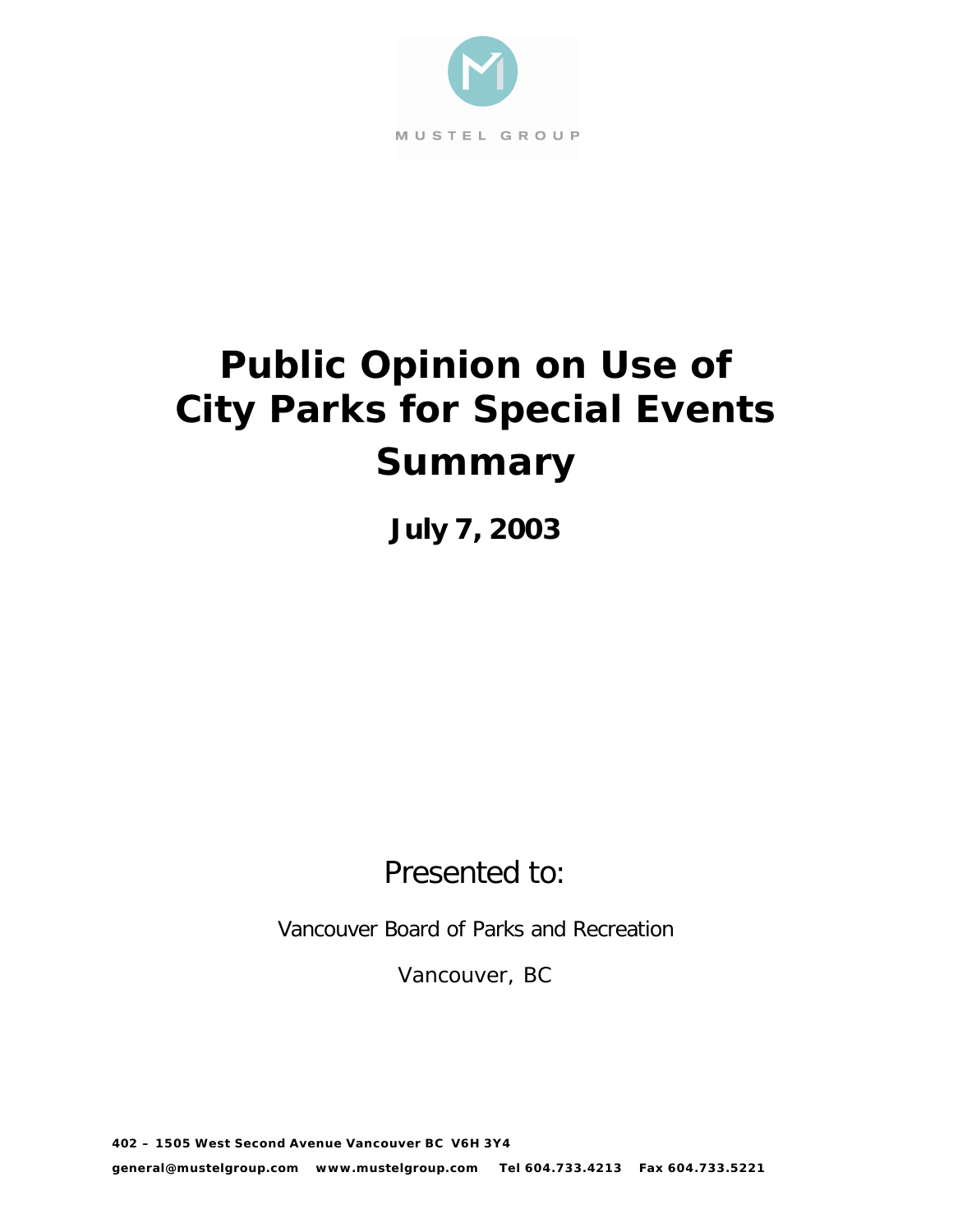# **Contents**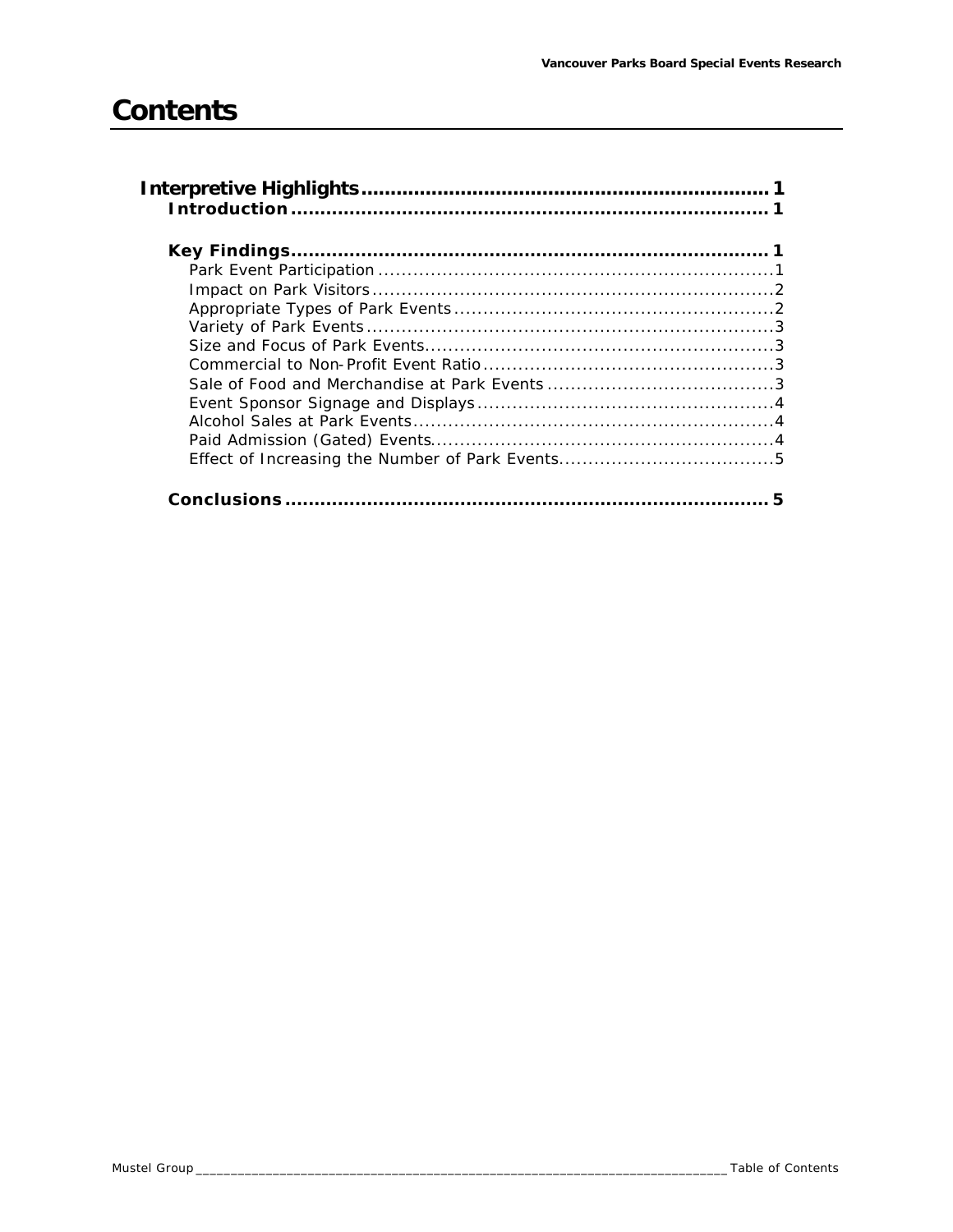# **Interpretive Highlights**

## **Introduction**

The Vancouver Board of Parks and Recreation is reviewing policies and guidelines for special events held in the City of Vancouver parks. As input to the planning process, the Park Board has commissioned a poll of City residents to determine public sentiment on special events in general and on key issues under review.

A random telephone survey of 434 residents, 18 years of age and over, was conducted June 18-23. 2003. Up to five calls were made to each selected household/ respondent to minimize potential bias due to non-response. The sample is representative of the population across the City and was matched to 2001 Census statistics on the basis of age, gender and area (East and West of Main Street). In addition, the questionnaire was translated into Chinese to ensure representation of Vancouver's largest English-as-a-Second-Language (ESL) group. A copy of the questionnaire is appended.

## **Key Findings**

#### *Park Event Participation*

- ÿ **Most City residents, regardless of age, gender, family composition or area, have past experience with park events.** The large majority (77%) has been to a City park at some time in the past when an event was taking place.
- $\triangleright$  While most people across the City have been to a park during an event, residents west of Main Street are slightly more likely than those east of Main Street (82% and 72%, respectively).
- **▶ Park events are popular with Vancouver residents, as over half of adults have attended an event in the past year** (56%). Among the many types of park events people report attending, fireworks are the most popular (16%), followed by sport tournaments in general, Illuminaires at Trout Lake, picnics, Bard on the Beach, Folk Festival and Children's Festival (5-9%).
- $\triangleright$  Attendance levels are generally similar across all demographic segments of the population examined (approximately 55-65%), indicating the broad appeal of the variety of events offered.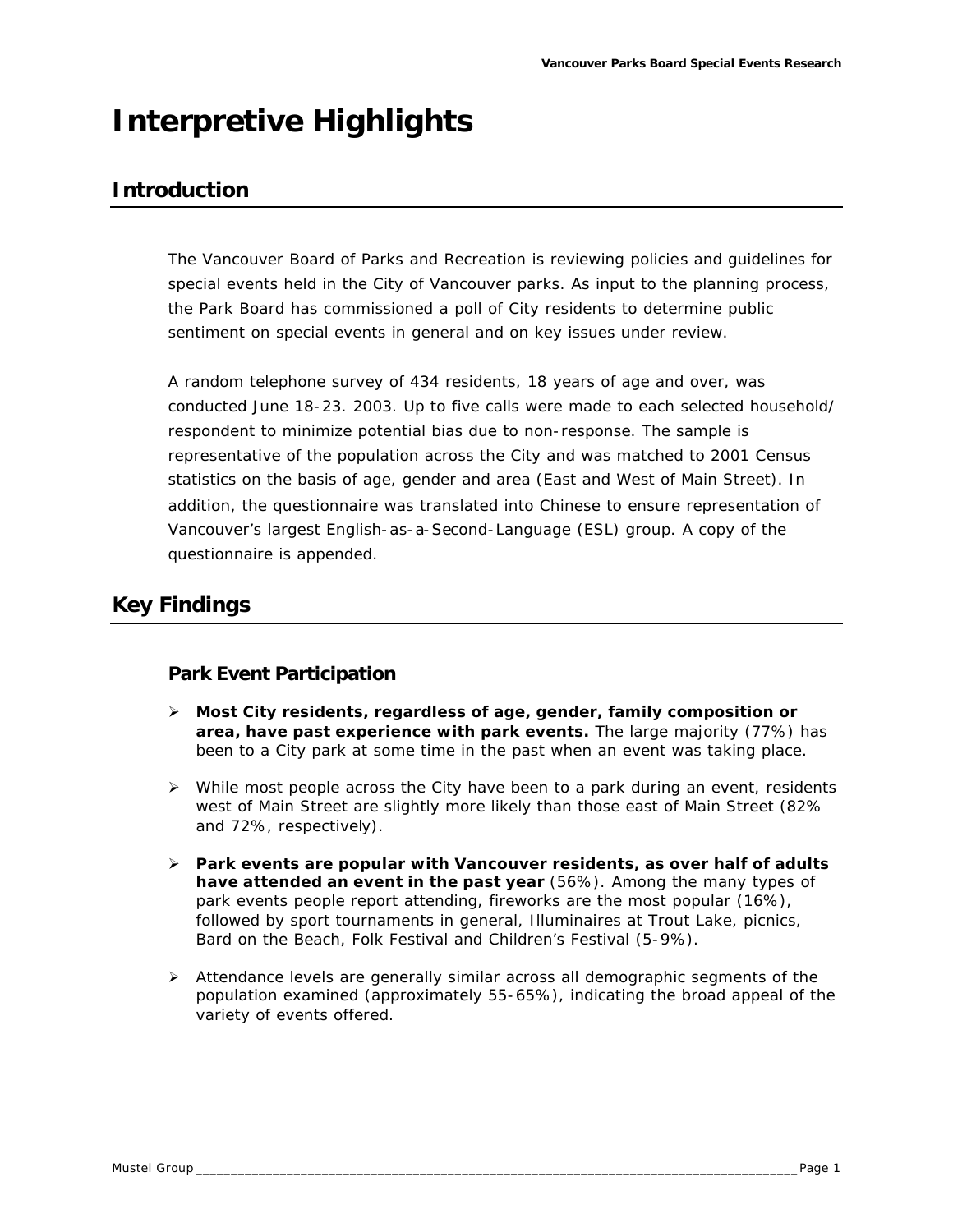#### *Impact on Park Visitors*

- ÿ **Park events clearly do not deter park visitation and in fact, generally have a favourable impact on park visitors overall.** The majority of City residents say that if an event is taking place in a park they are visiting or planning to visit, it has a positive impact on them (67%).
- $\triangleright$  Of the remainder, most say park events do not affect them (24% "no impact on me"). Only a tiny fraction (3%) is bothered by park events, and when asked why they primarily comment on the crowds and related difficulty of moving around with noise, traffic/parking and restricted access as secondary issues.
- $\triangleright$  Although older residents are less likely than their younger and middle-aged cohorts to regard the impact as "positive," (53% versus 71-74%), they are clearly not bothered by park events, since the remainder largely says events have no impact on them (41%).

#### *Appropriate Types of Park Events*

#### ÿ **The public expects parks to be used to host events and generally regards the main types of events currently taking place as acceptable.**

- $\triangleright$  Some types of events are nearly universally accepted as appropriate for park venues, perhaps indicating the degree to which these are entrenched as desired recreational activities. These include:
	- **•** Community events (99%)
	- **•** Running and walking events primarily for fundraising (98%)
	- ß Festivals free or paid admission (97%)
	- **•** Picnics private events in designated areas organized by families, companies, etc. (95%)
	- **Sports tournaments (94%)**
	- **Music concerts free or paid admission (92%)**
- $\triangleright$  Other events that a majority of the public also regards as appropriate, but with a sizable opposition include:
	- **•** Commercial events (64% appropriate, 32% not appropriate)
	- Public demonstrations and rallies (60% appropriate, 35% not appropriate)
	- Religious ceremonies (54% appropriate, 40% not appropriate)

Opinion levels tend to be quite similar across demographics, but there is slightly more opposition to commercial events and public demonstrations from the older age segment.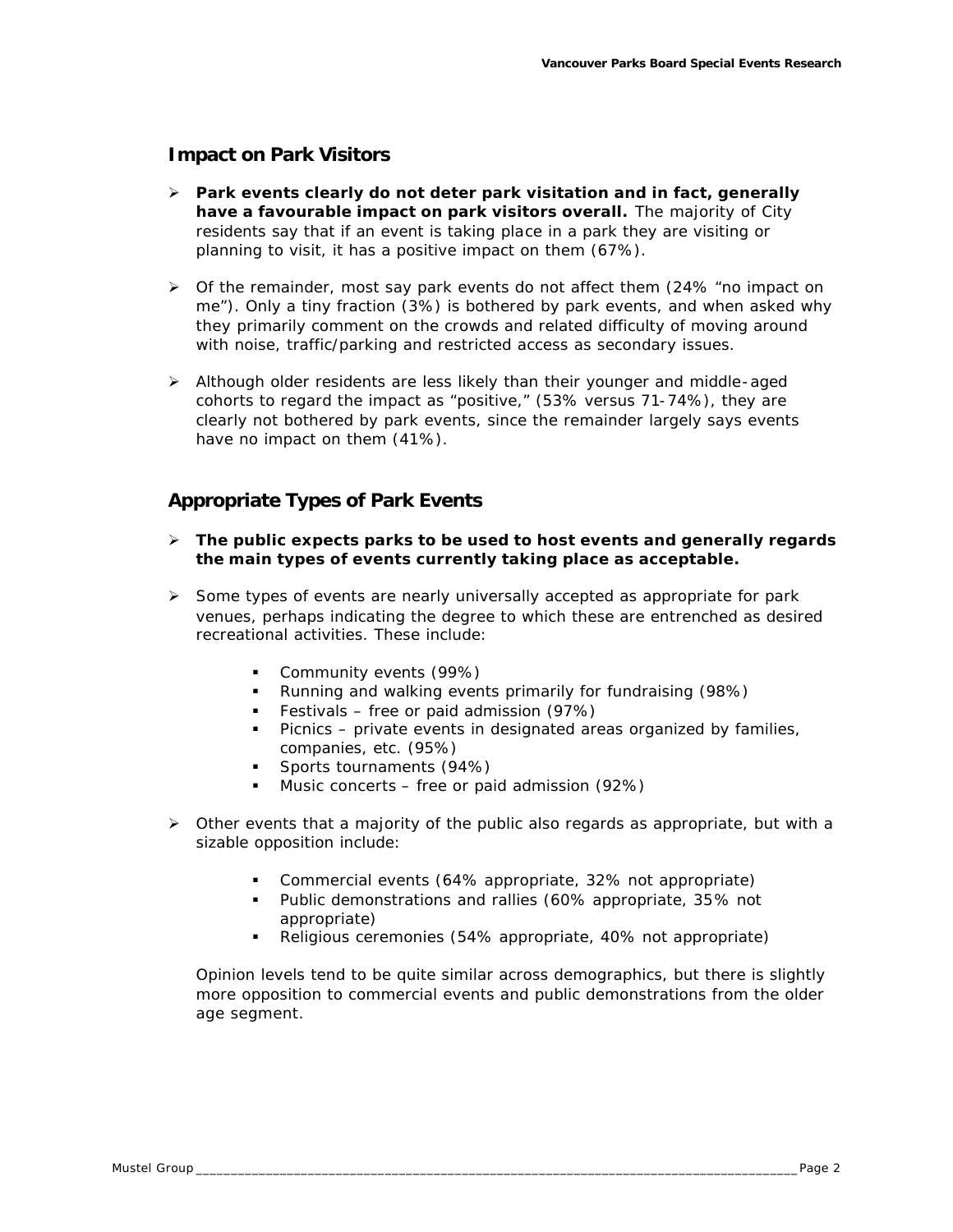#### *Variety of Park Events*

- ÿ **Opinion on the variety of different types of events currently being offered is split.** Among those with an opinion, about half feel there is sufficient variety offered now, while the other half would like to see greater variety (41% and 42% of residents in total, respectively).
- $\triangleright$  When asked to suggest events they would like to see, more outdoor concerts and music events top the list. Also mentioned are more ethnic and multicultural events and festivals, more sporting events, children/family events and outdoor plays/cultural events.

#### *Size and Focus of Park Events*

- ÿ **In terms of event size and focus, residents generally want more events – both small neighbourhood events and larger 'city wide' events.**
- ÿ On the whole, City of Vancouver residents (89%) agree that they would like to see more small events with a neighbourhood focus.
- $\triangleright$  Nevertheless, a majority also desire a greater number of larger events with a 'city wide' focus (67% agree, 21% disagree, balance undecided). Larger, 'city wide' events have broadest support among those under 35 years of age (81%), but most who hold an opinion across all age segments tend to agree by a ratio of at least two to one.

#### *Commercial to Non-Profit Event Ratio*

- ÿ **The public supports the Park Board's current practice of having most park events run by non-profit organizations.** Just over half (52%) favour continuation of this guideline. The remainder is largely split between allowing more commercial events (22%) and reducing the number of commercial events (20%).
- $\triangleright$  Only slightly greater support for allowing more commercial events is seen among the young and middle-aged segments and those with children in the home (25- 30% in favour).

#### *Sale of Food and Merchandise at Park Events*

- ÿ **Food and event-related merchandise sales at park events is acceptable** to most City residents (78% and 75%, respectively).
- $\triangleright$  While there is little opposition to food sales (6%) or event-related merchandise sales (12%), the public tends to disapprove of non-event-related merchandise sales at park events (59% in total).
- $\triangleright$  While the under 35 year old segment is divided in opinion, their middle-aged and older counterparts tend to oppose non-event related merchandise sales (68%).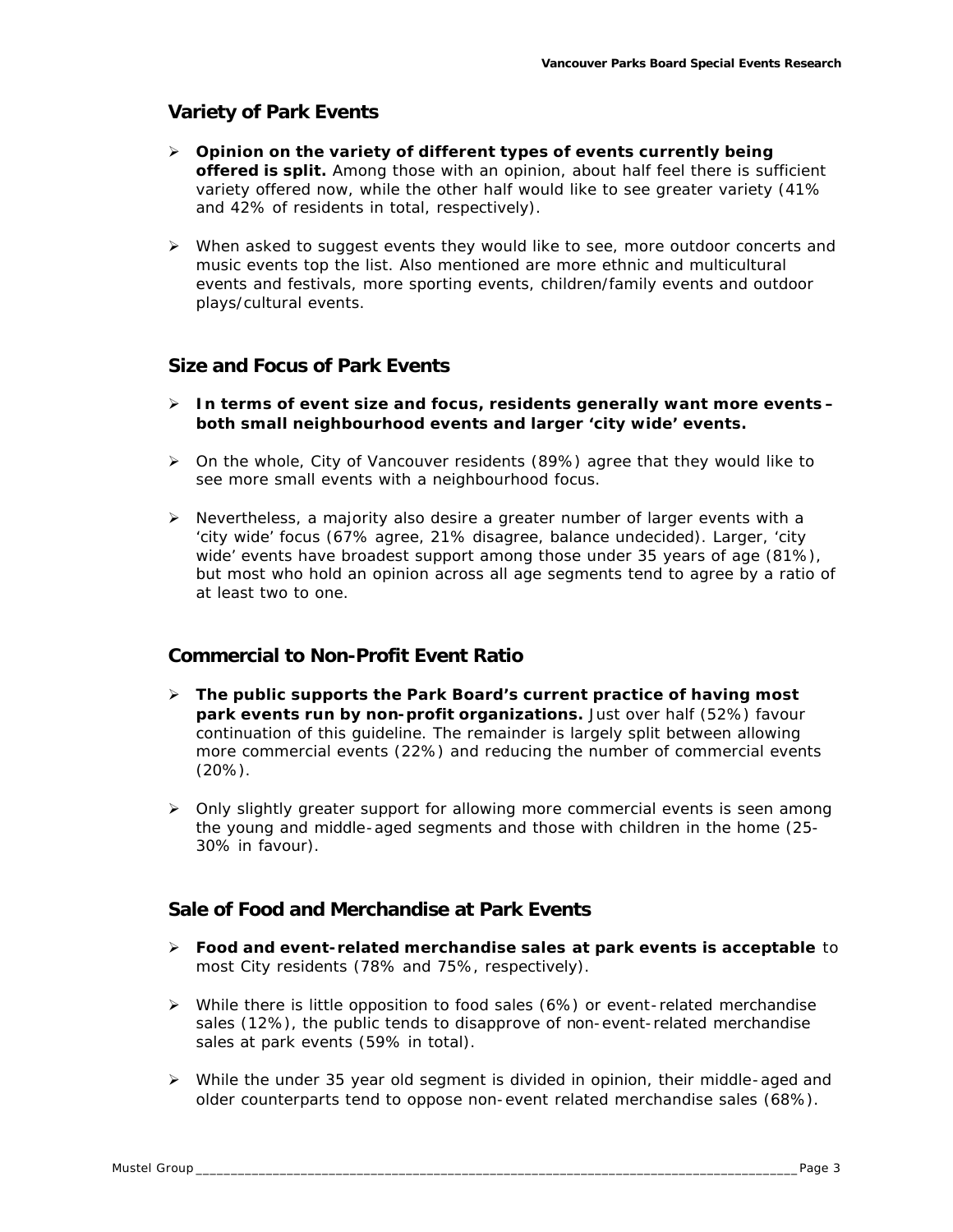#### *Event Sponsor Signage and Displays*

- $\triangleright$  **Recognition of event sponsorship is acceptable to the large majority of** residents in the form of a thank-you board without logo or a single sign with a corporate logo (86% and 77%, respectively).
- $\triangleright$  Corporate logos on all event signage are not a problem for the majority, **but about one-third do not approve**. While half say this is acceptable (49%) and another 13% say it makes no difference to them, about 35% do not support corporate logos on all event signage.
- ÿ **Opinions are similar for display of products or merchandise at the event site. While not a problem for the majority, there is sizable opposition.**
	- **35% disapprove of display of any products or merchandise (49%** acceptable, 13% makes no difference).
	- ß 42% disapprove of display of a large item, such as a vehicle (44% acceptable, 11% makes no difference).

#### *Alcohol Sales at Park Events*

- ÿ **There is considerable resistance to sale of alcohol at park events, but a majority are not opposed if the event is 'adult only'.**
- $\triangleright$  A majority of residents say that alcohol sales at 'adult only' park events is acceptable or that it makes no difference to them (57% acceptable, 6% makes no difference). On the other hand, about one-third (35%) consider the idea unacceptable.
- $\triangleright$  Opposition to alcohol sales grows when asked about other specific types of events, in particular events held at neighbourhood parks, as follows:
	- **At neighbourhood parks (68% not acceptable)**
	- At beach events (54% not acceptable)
	- **In larger 'city wide' parks (53% not acceptable)**
	- **At sporting tournaments (51% not acceptable)**

#### *Paid Admission (Gated) Events*

- ÿ **The idea of paid admission events in public parks is acceptable to a majority (57%), but again about one-third do not agree (35%).**
- $\triangleright$  Residents of the East side (east of Main Street) are more likely to say that paid events are not acceptable (40% not acceptable, 53% acceptable), compared to those who live on the West side of the City (30% not acceptable, 62% acceptable).

There are no other demographic differences in opinion.

 $\triangleright$  Parks where paid events would be appropriate for the most part include Stanley Park, Jericho Beach/Park and Queen Elizabeth Park.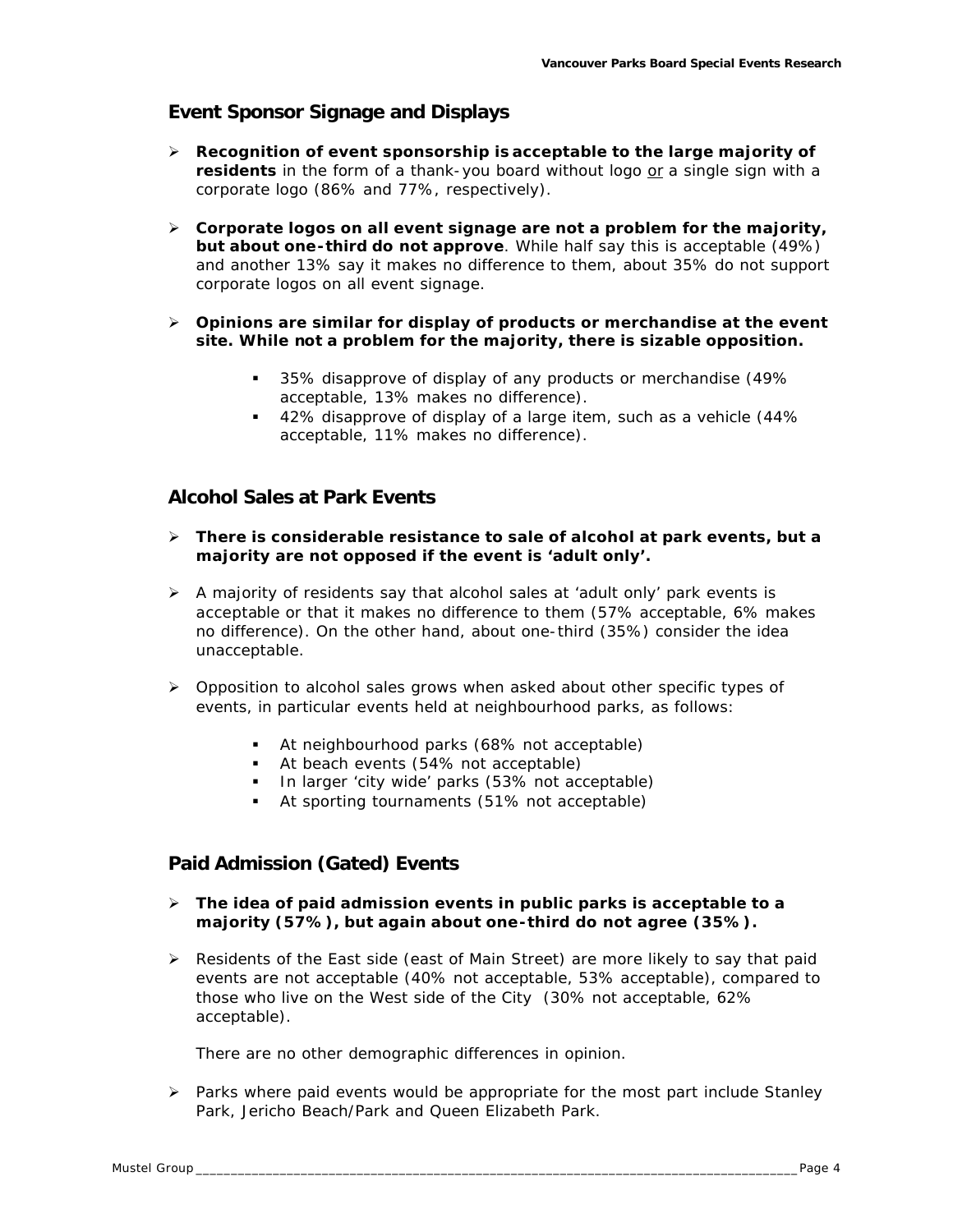#### *Effect of Increasing the Number of Park Events*

- ÿ **Increasing the number of park events would have a positive impact on park usage.**
- $\triangleright$  About 4-in-10 residents say that they would be more likely to use the parks if there were more events.

Most of the others (49%) say it would not affect their use of the parks.

### **Conclusions**

In sum, the public endorses park use for special events. There is virtually universal acceptance of many types of park events. The level of resistance is consistently about 35-40% for certain events, in particular those that may be perceived as not "recreational" and have a more limited interest, such as demonstrations, commercial events and religious ceremonies.

Residents of Vancouver offer their support for or have no issue with the idea of *more* events being held in parks, both small neighbourhood events and large 'city wide' events. In fact, events tend to have a positive impact on park visitors and would encourage greater use.

The public is supportive of the Park Board current guideline of having more events run by non-profit groups, as opposed to commercial events. They consider sale of food and event-related merchandise as acceptable. Residents also support the identification of corporate sponsorship. Most do not object to displays of corporate products or merchandise at events, but again there is resistance by about 35-40%. Paid admission events and alcohol sales at 'adult only' park events are acceptable to a majority, but a sizable minority regard these activities as inappropriate in a park venue. Alcohol sales at park events meet with greatest opposition, especially alcohol sale in neighbourhood parks.

On the whole, the public is interested in having more events in public parks and these events are generally seen to enhance the park visitor's experience.

#### **For a complete copy of the Survey, please contact the Park Board at 257-8486.**